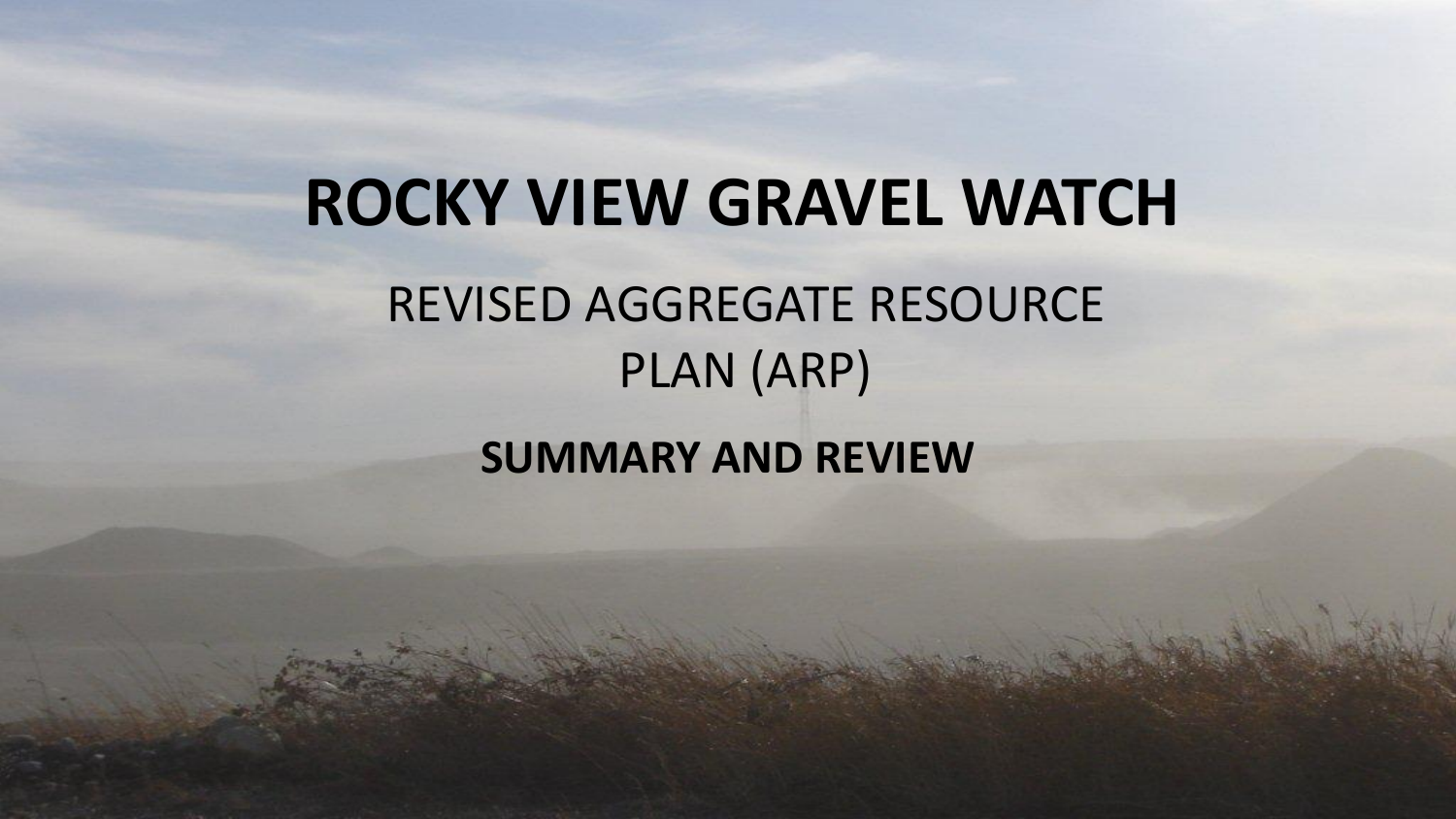### Background

- Residents have been lobbying for protection from gravel operations since early 1990s
- Need for gravel policy identified as part of Reeve's Task Force in 2011
	- Council agreed should develop policy that included "separation of residential development and operating pits"
- County Plan, approved in 2013
	- Support extraction of natural resources in a manner that **balances the needs** of residents, industry, and society
	- **Minimize adverse impacts** of aggregate resource extraction on existing residents, adjacent land uses, and the environment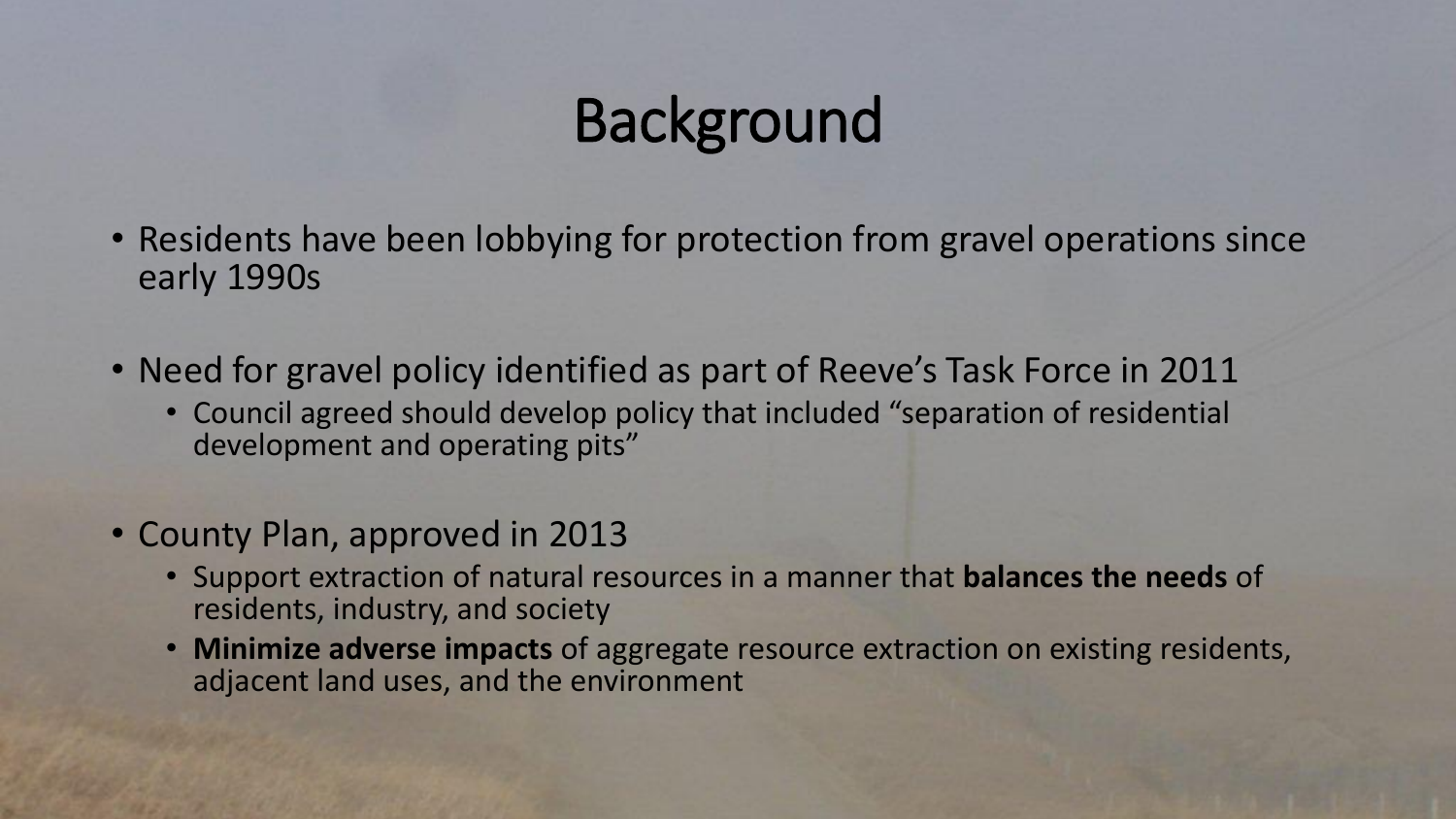### ARP Process to Date

- Preliminary open houses to obtain input on policy direction: spring summer 2016
	- Uniform message from residents significant setbacks are critically important
- Draft ARP released December 2016 second round of open houses
	- Heavily biased in favour of gravel industry
	- Completely inadequate setbacks
	- Unjustifiable infringement on property rights
	- Inadequate & ineffective performance standards
	- Weak monitoring & enforcement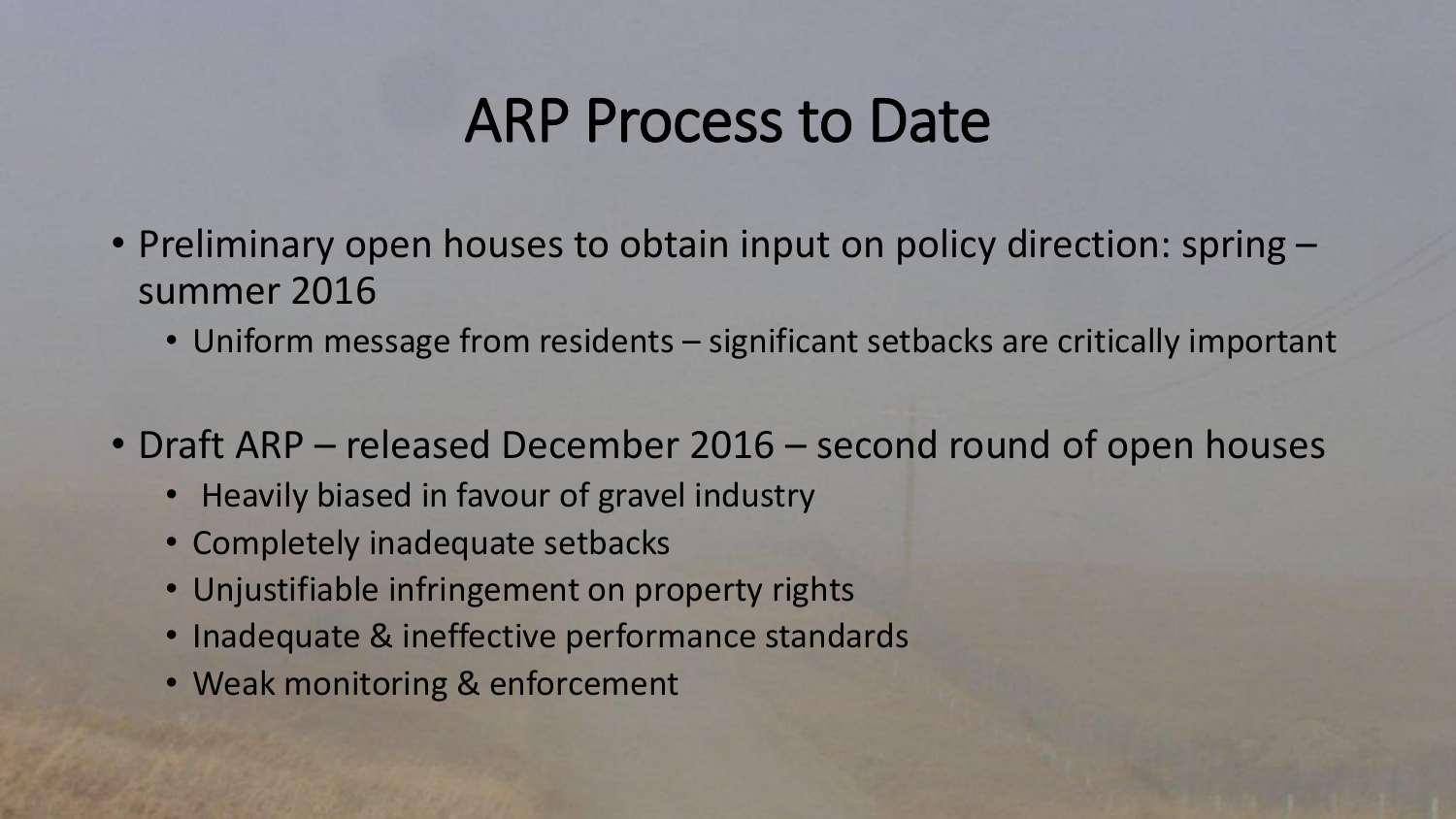### Response to Draft ARP

- Almost 2,000 recommendations over 90% from residents
	- Higher response than any other County initiative
- 80% of residents setbacks too small & should be to property line, not to house – peoples' yards should be theirs to use
	- Three-quarters of those recommended setbacks of at least 1,500 metres
- 60% of residents infringement of property rights in favour of gravel industry wrong
- 30% of residents explicit criticism of pro-industry bias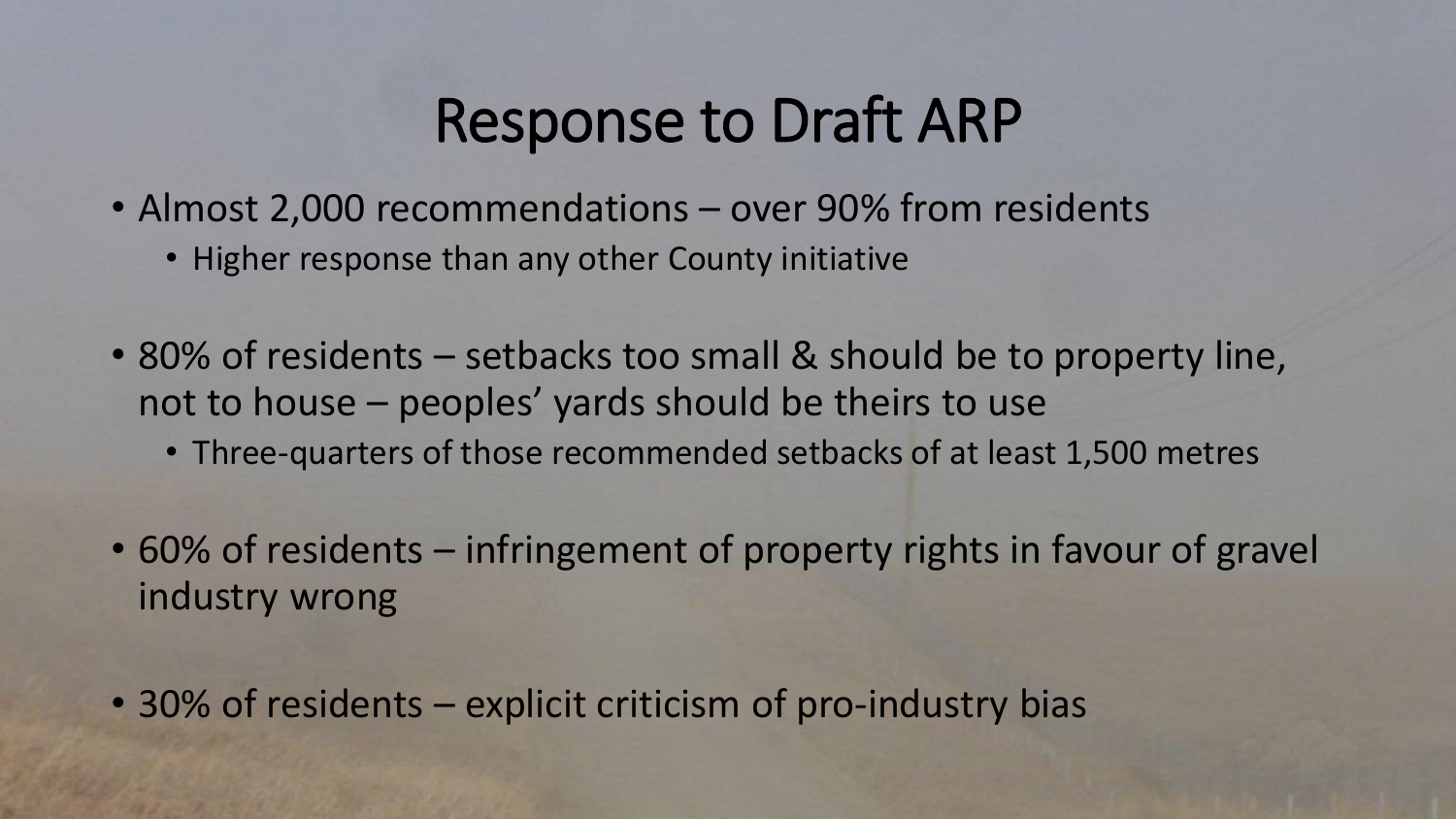### Assessment of Revised ARP – the good news

- Not very much since very little has changed
	- A few minor improvements
- Largely fixed inconsistent, ambiguous and contradictory language throughout the ARP

• Might mean that performance standards will be enforceable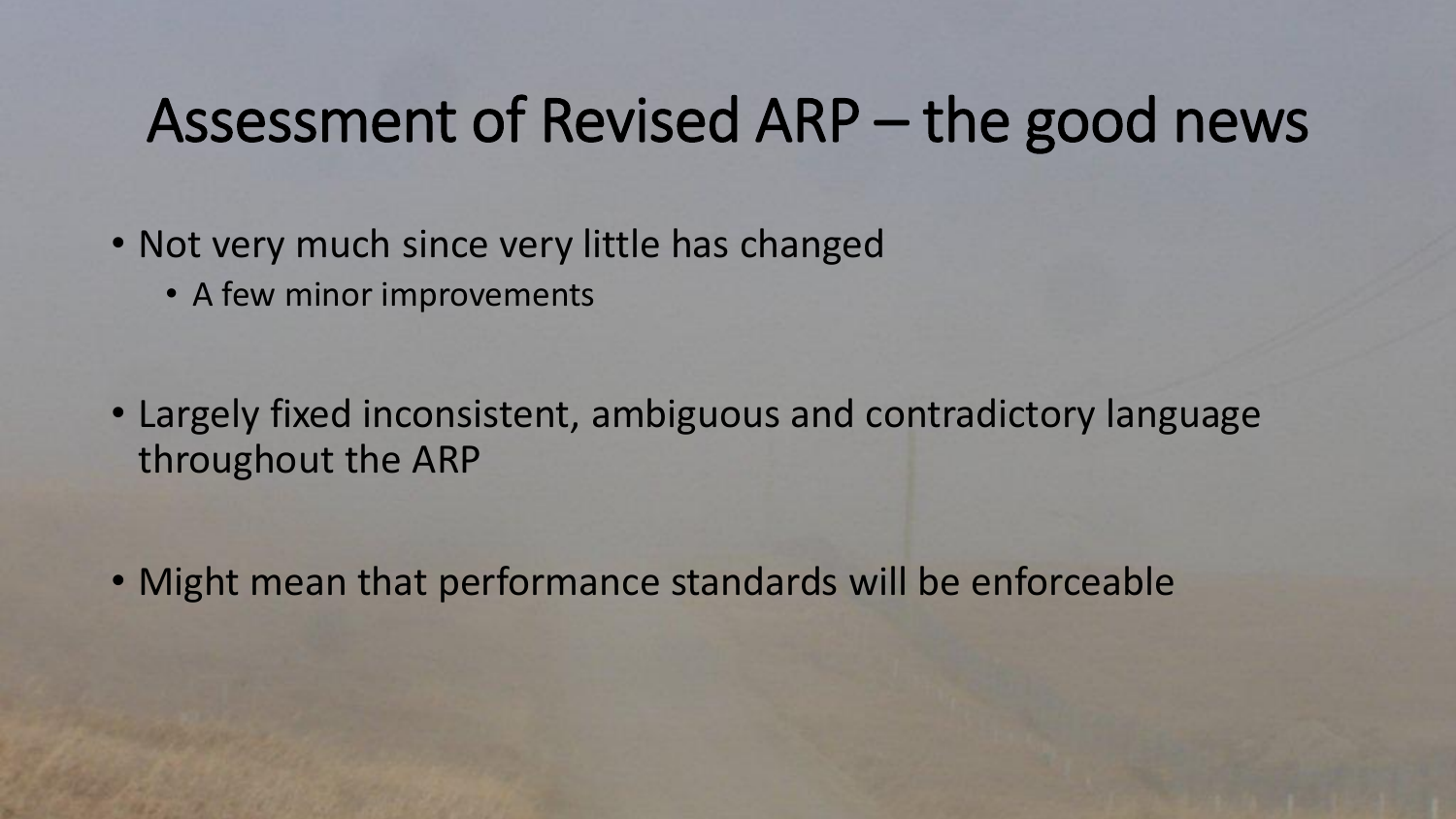### Assessment of Revised ARP – the bad news

- Could go on all night
- Almost completely ignored all input from residents
- Still heavily biased in favour of gravel industry
- Continues to rely too heavily on performance standards
	- The most effective standards cannot mitigate all harm from gravel operations – need distance (setbacks) to do that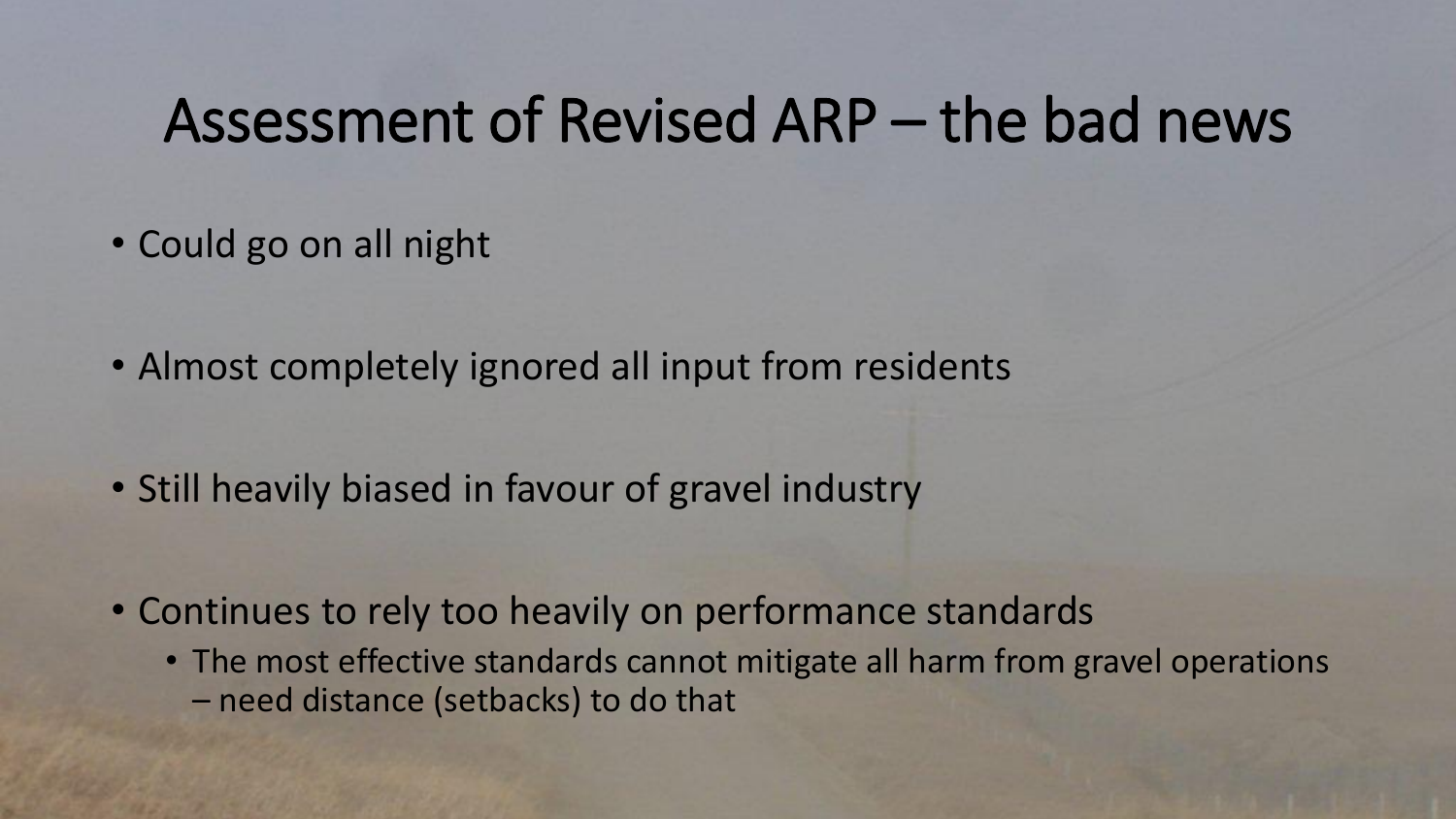# Key Outstanding Issue – Lack of Monitoring & Enforcement Provisions

- Links back to the "good news" slide
- By cleaning up language, revised ARP has performance standards that *should* be enforceable
- Bad news is that "should" may or may not be realized
	- The revised ARP has no details on monitoring or enforcement
	- County promising to prepare these provisions later
- Serious shortcoming effective monitoring & enforcement critical to make standards meaningful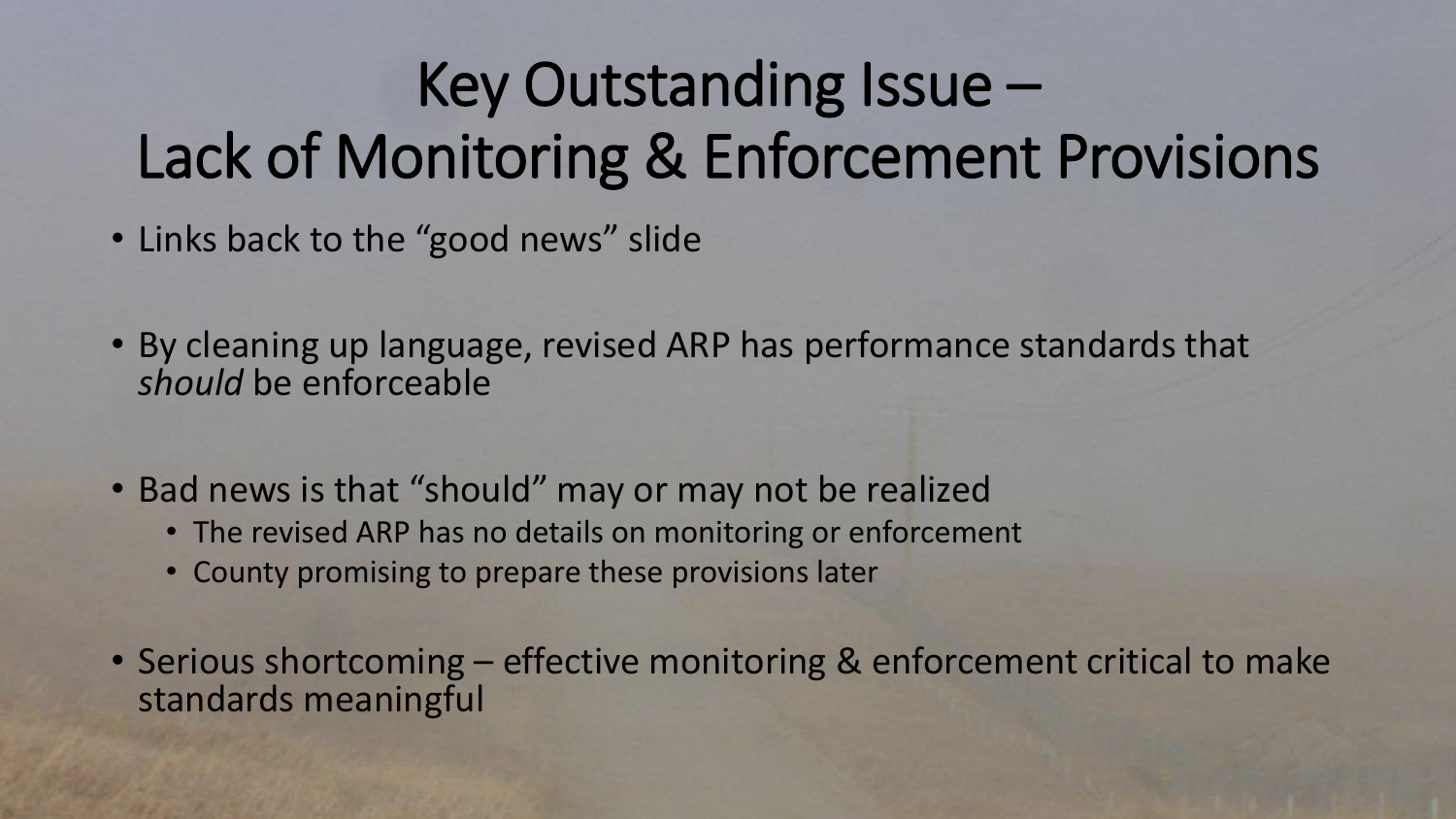### Key Outstanding Issue – Residential Setbacks

- No change for basic residential setbacks
	- 500 metres from nearest house (not based on property lines)
	- Ability to reduce to 100 metres with buy-in from property owners
- New setbacks in existing Area Structure Plans & Concept Schemes
	- 800 metre setback from quarter sections with > 20 residential parcels
	- Still 500 metres for quarter sections with < 20 residential parcels
- What does new ASP setback mean?
	- Scott pit in Bearspaw able to develop its NE quarter section into a 160-acre pit
	- Glendale pit in SE Division 9 will be able to expand into Bearspaw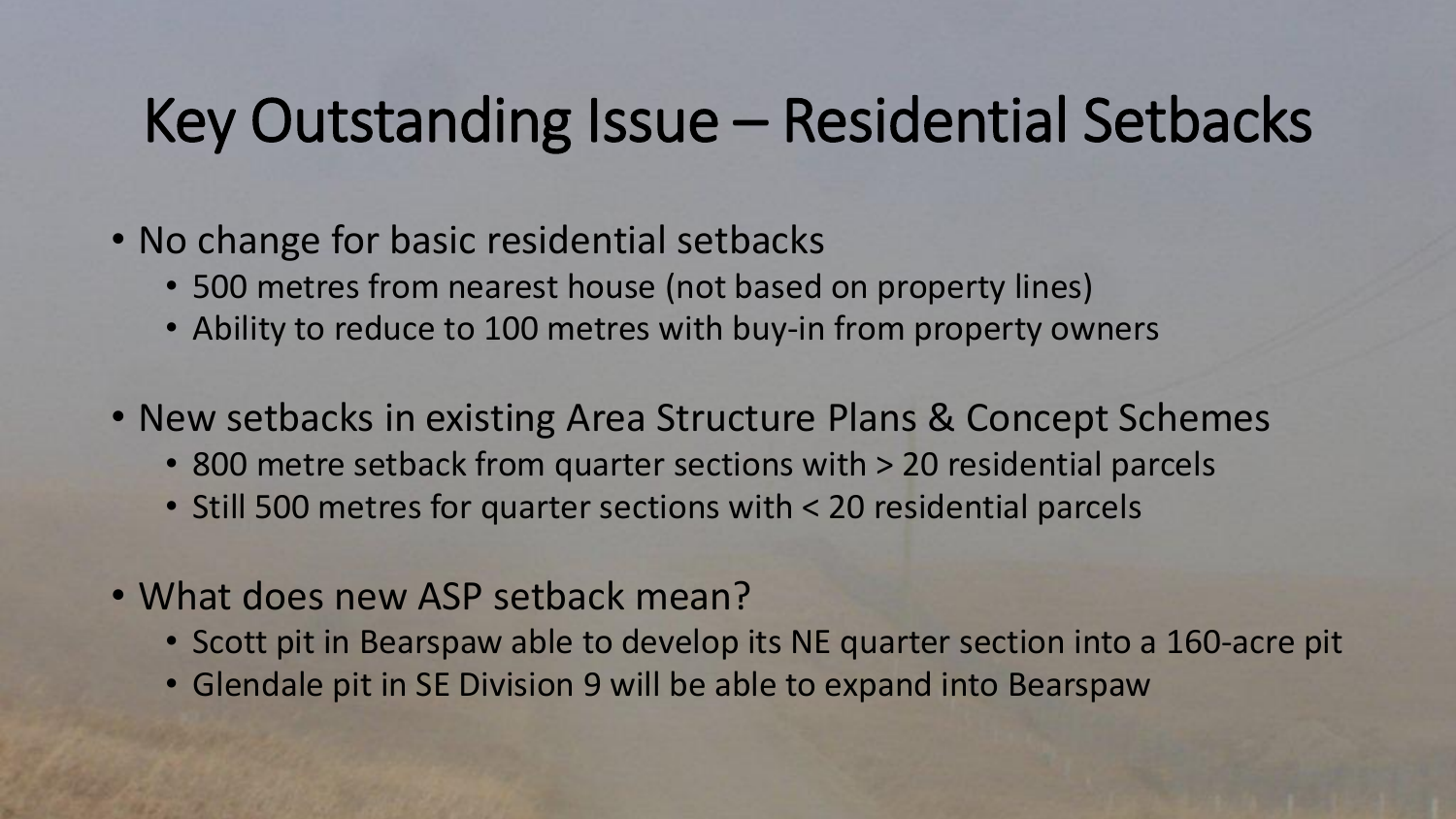### Key Outstanding Issues – Property Rights

- "Safeguarding the resource" still there now called "managing the resource"
- Continues to give gravel priority over all other development
- Onus (and cost!) on landowner to demonstrate no viable gravel resources on land before alternative development even considered
- Serious bias in favour of gravel industry
	- Would have hoped County more concerned about safeguarding its residents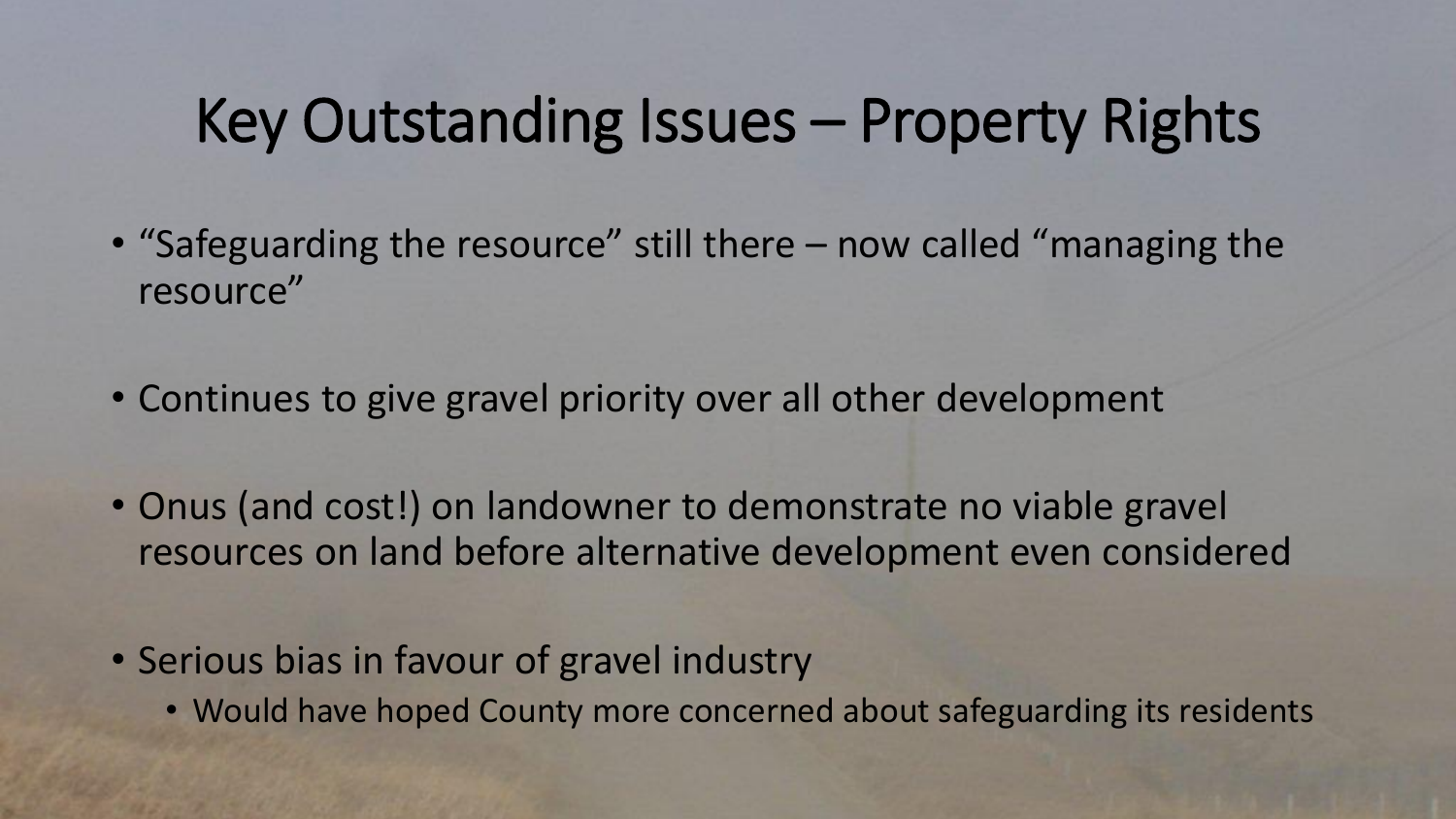### Key Outstanding Issues – Built-in Industry Bias

Location criteria – "preference shall be given to":

- Expansion of existing pits
- Sites located close to market
- Sites located close to provincial highways

These all push gravel pits into more highly populated areas

- Favours industry by minimizing operating and transportation costs
- And by maximizing resale value at end of pit's life

**ARP should prefer sites that do not conflict with existing uses**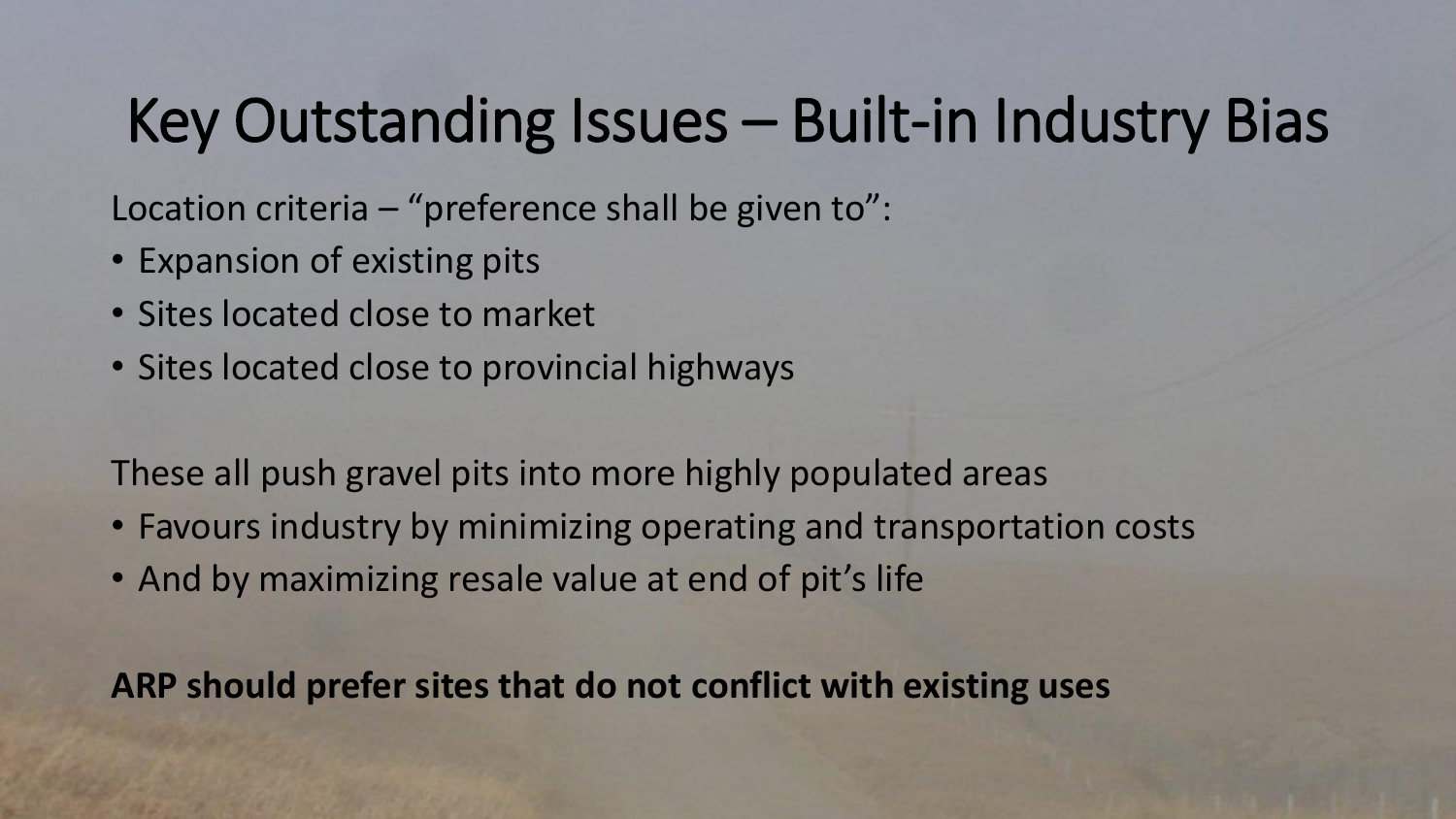#### **Serious health impacts**

• Workers at gravel pits must wear respirators, but children are expected to play in their yards less than 500 metres from operating pits

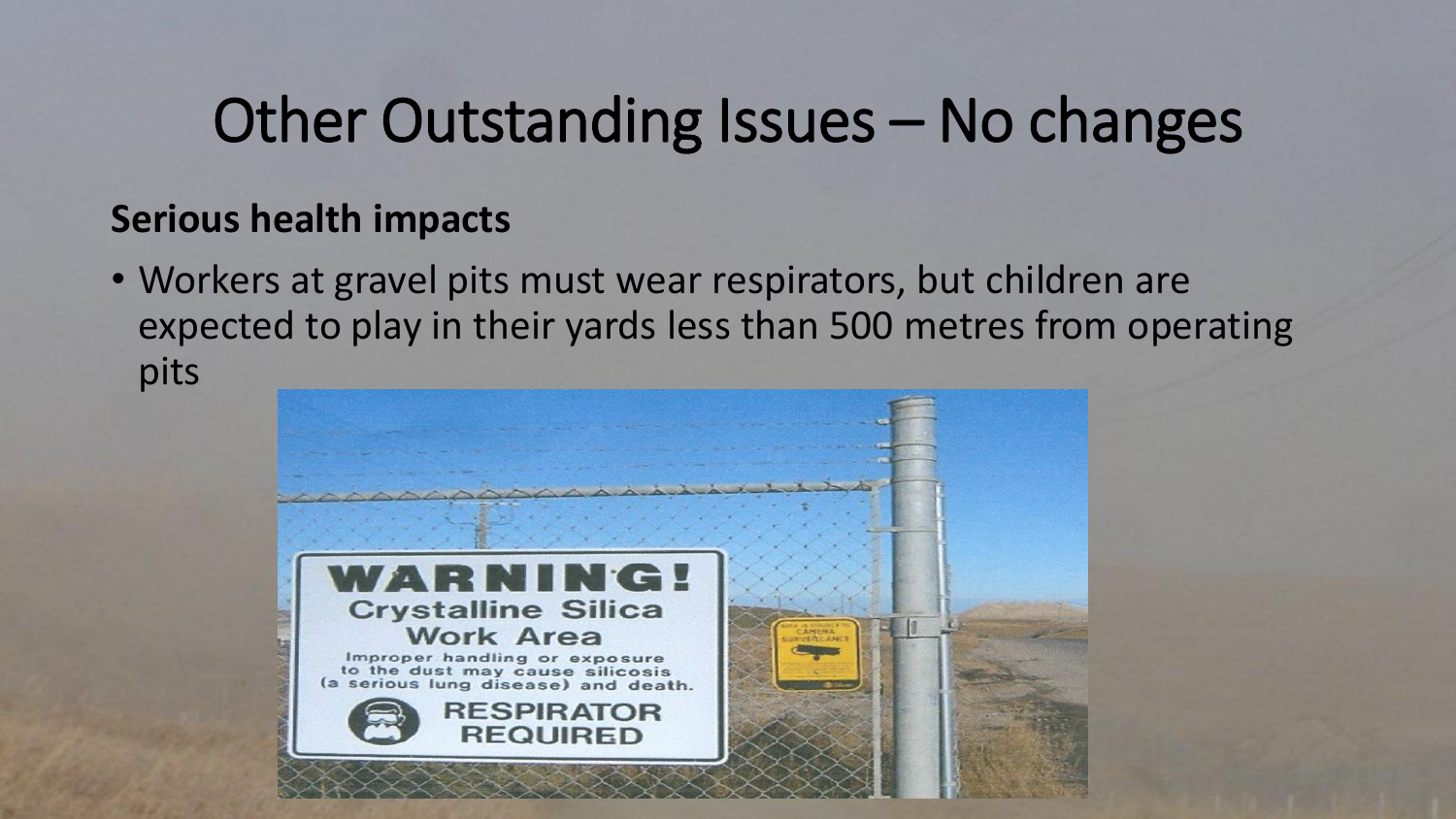#### **Traffic safety impacts**

- Gravel pits = massive increase in heavy truck traffic
	- Up to 500 trucks / day from large pits; 200 / day from smaller pits
- County roads not designed for this volume or type of traffic

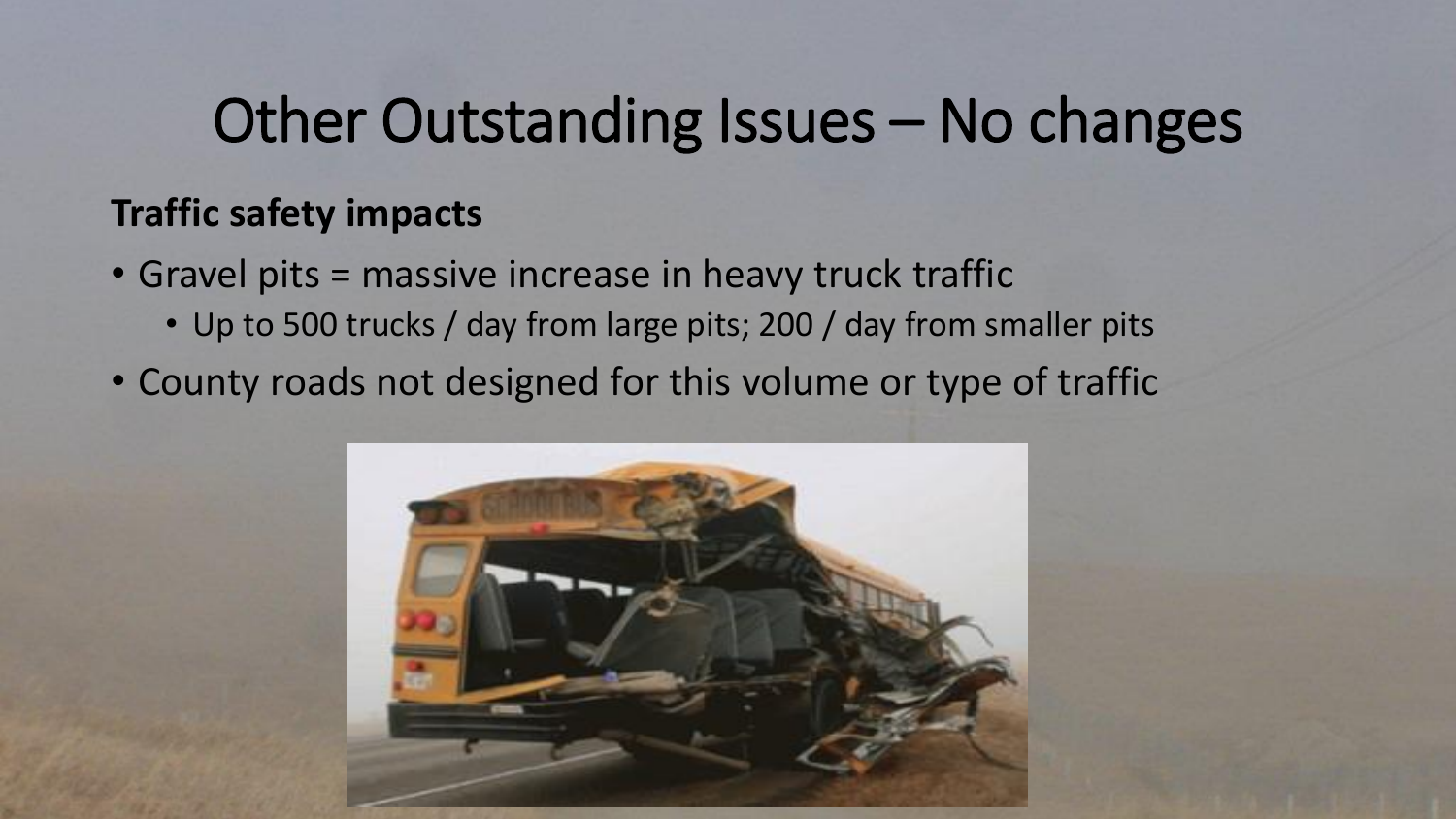**Water quality**

• Gravel pits remove the filter that keeps our water clean

- Reclamation does not replace filter
- Revised ARP will still allow excavations below water table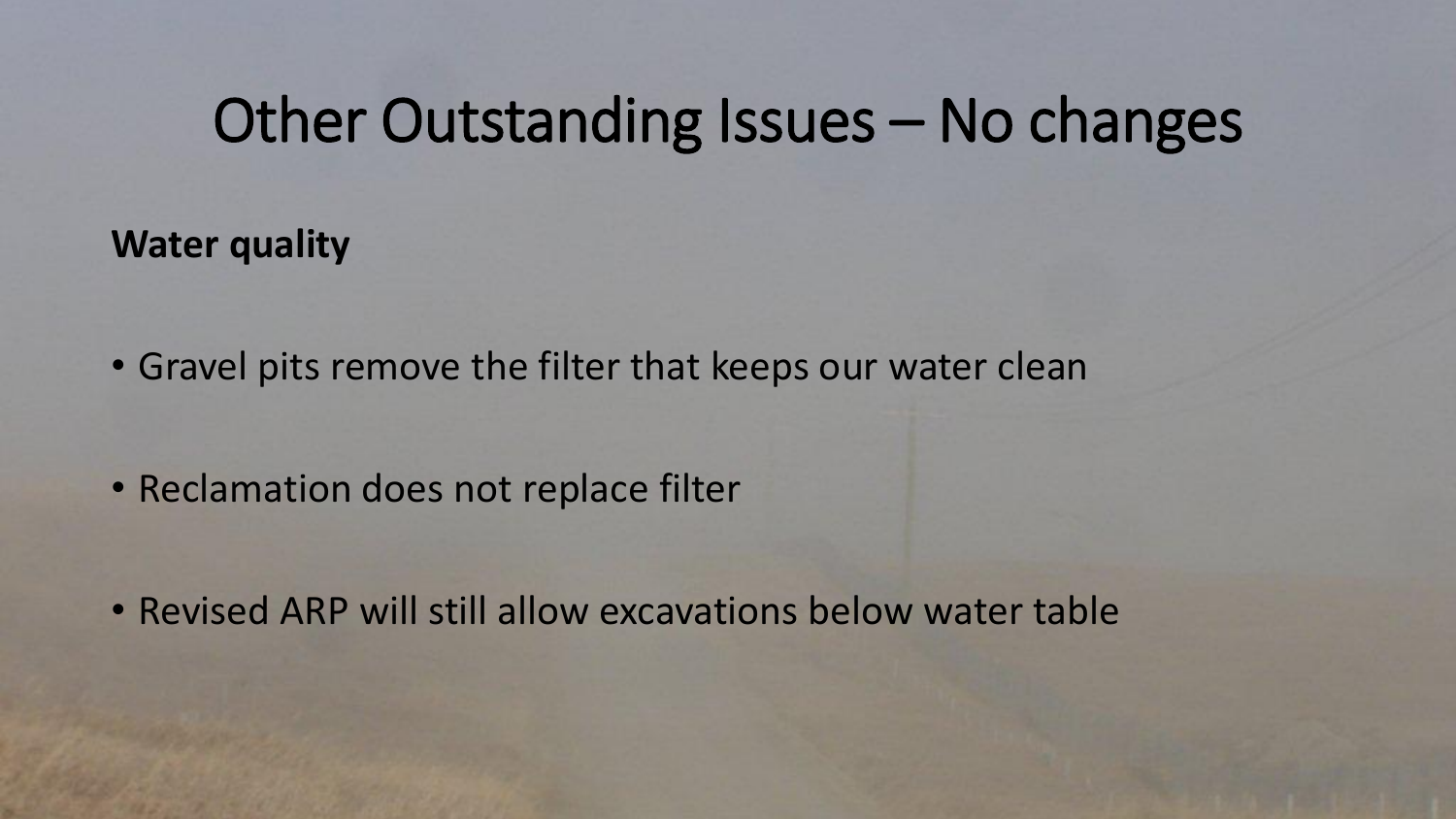**Quality of life**

- People live in Rocky View to have cleaner air, quieter lifestyle, darker night skies than in a city
	- Gravel pits open pit mining seriously erode all of these
- Proximity to gravel pits has serious negative impact on property values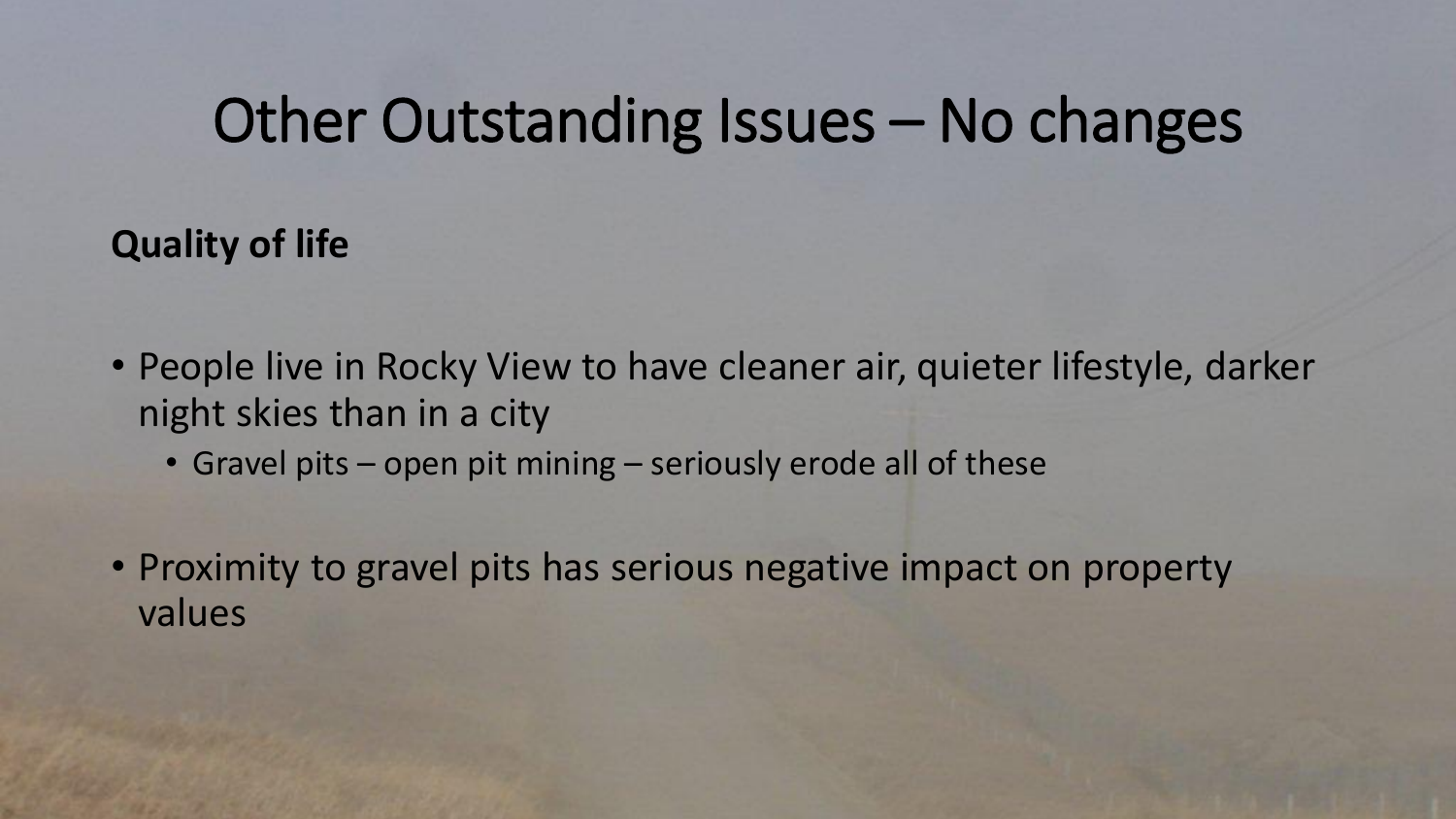### Where Do We Go From Here?

**Basic choices** 

- Scrap ARP altogether and continue to fight each gravel application on stand-alone basis
- Lobby for a resident-focused ARP from our new Council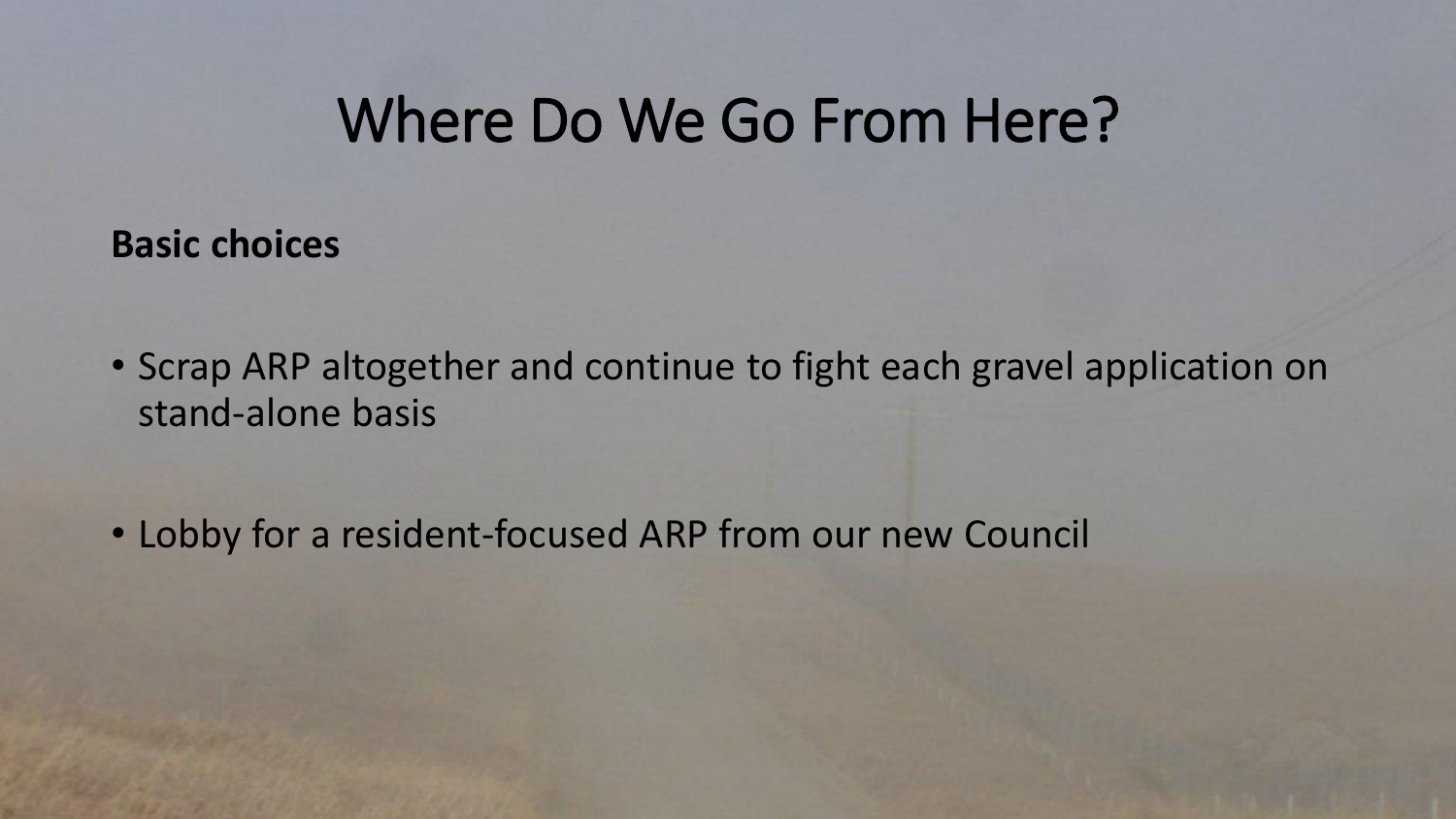### Where Do We Go From Here – Scrap ARP?

#### **Advantages**

• Residents would be better off with no ARP than with this ARP

#### **Disadvantages**

- No certainty of where gravel would be permitted / not permitted
- Requires continual mobilization of residents to protect their interests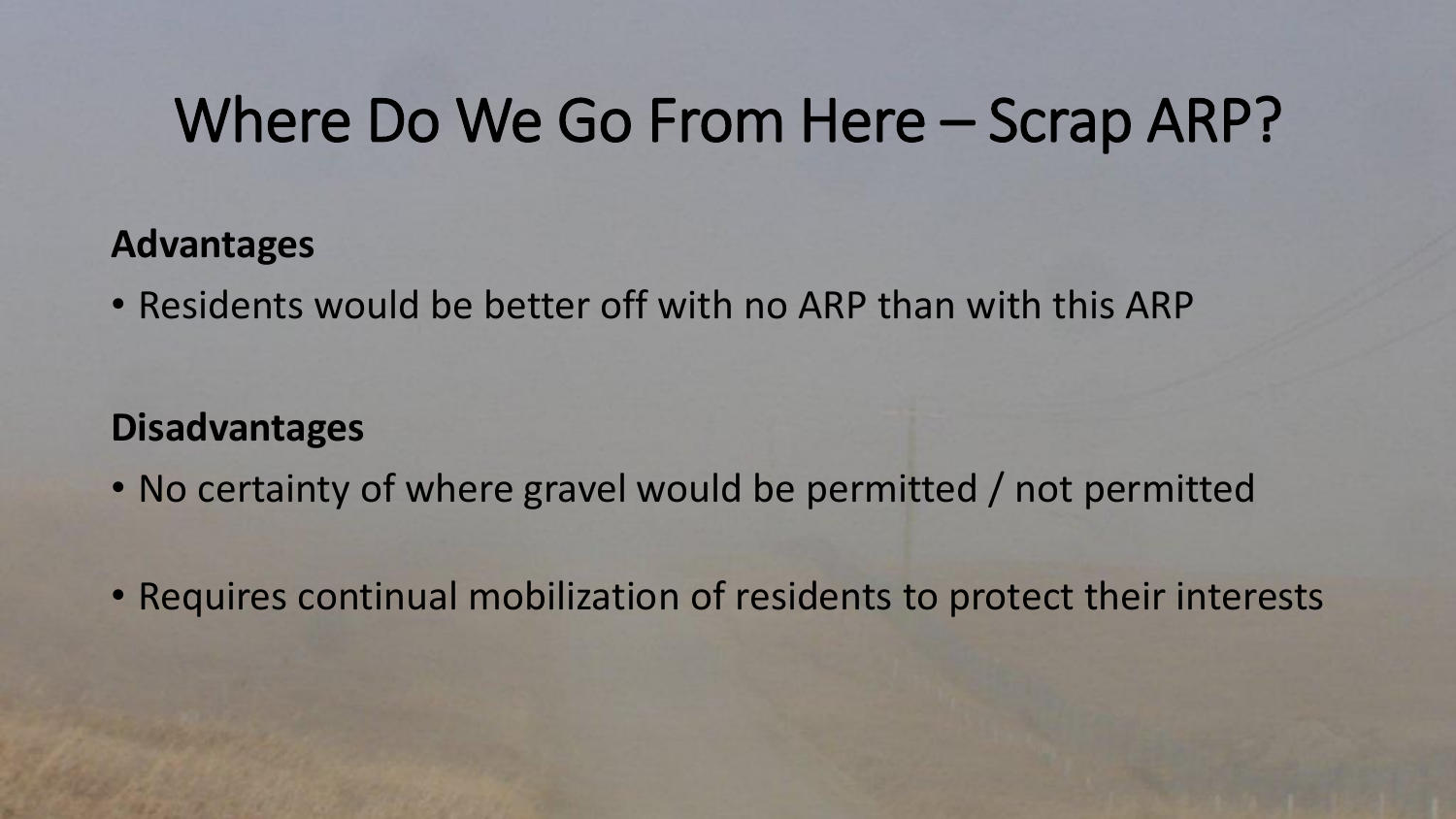## Where Do We Go From Here – Resident-Focused ARP?

- Advantages / disadvantages the reverse of scrapping the ARP
	- Gravel needs to know where it can go residents need to know where it cannot come
- Much more consistent with County policy guidance from Reeve's Task Force & from County Plan
- This ARP was previous Council's initiative biased to gravel industry
	- New Councillors elected on platforms of accountability & transparency
	- This should make them more amenable to listening to and protecting their residents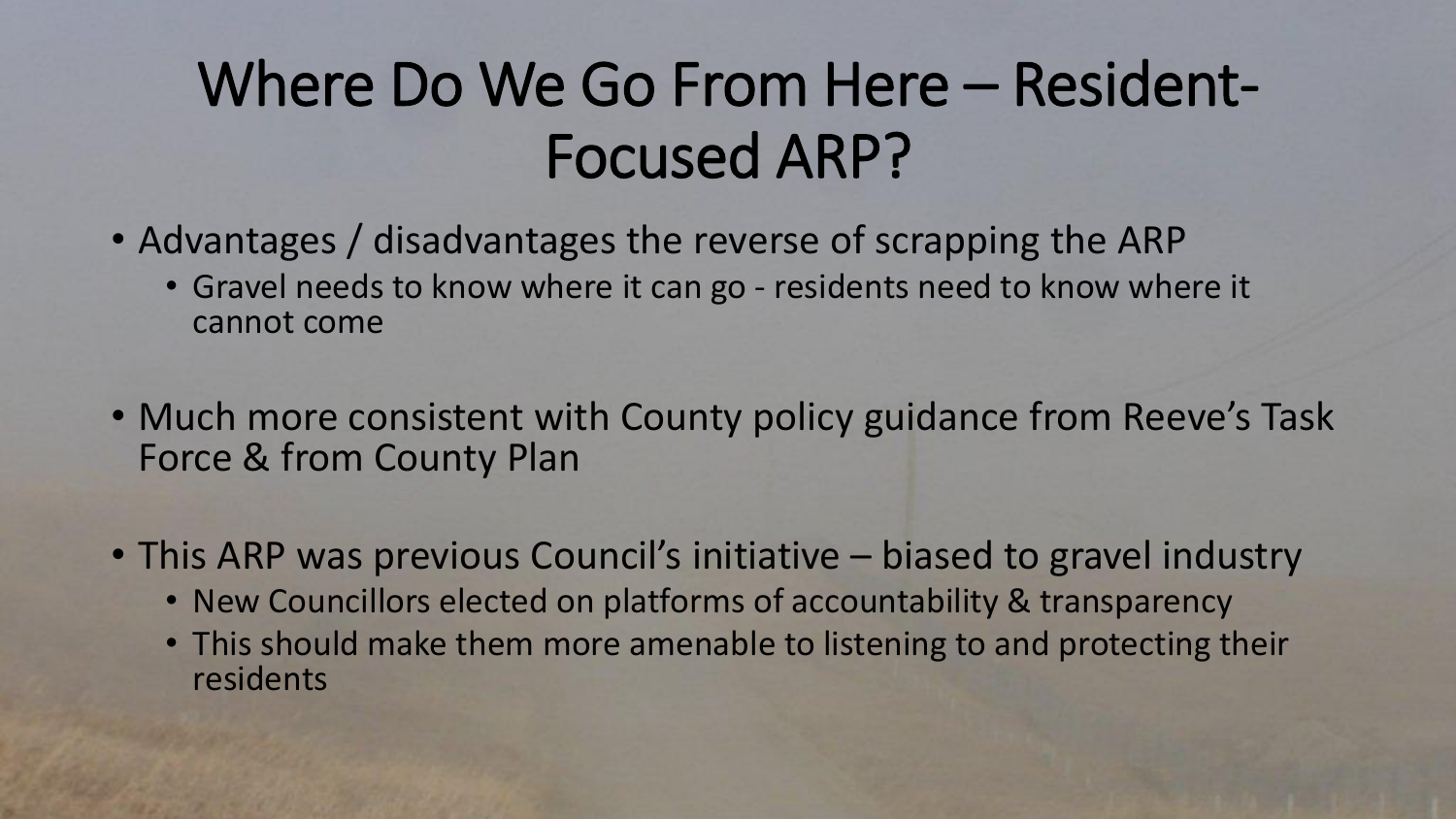### Next Steps

- Attend Open Houses make your dissatisfaction heard
	- Monday, March 19th Beiseker Community Hall
	- Wednesday, March 21st Cochrane Ranche House
	- Thursday, March 22nd Rockpointe Church
		- Remember that these all **start at 6:00 p.m.**
- Send in letter or written submission before April 13th
	- Form letters and key issue "cheat sheets" available tonight and on our new website – [www.rockyviewgravelwatch.com](http://www.rockyviewgravelwatch.com/)
- Contact your local Councillor let them know you are not happy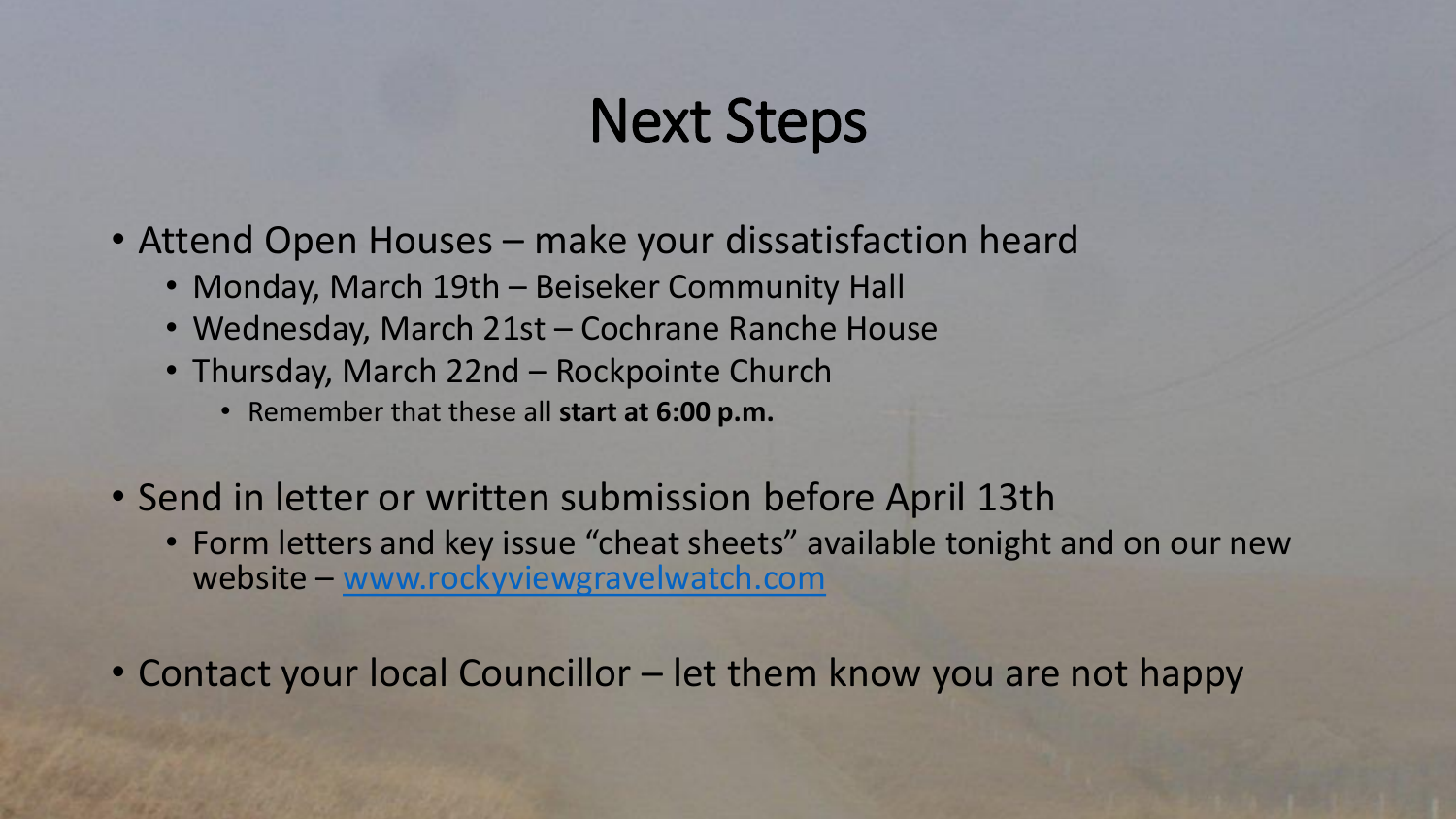# Closing Thoughts

- County's responsibility is to represent and protect its residents, not the gravel industry
- Unacceptable to completely ignore overwhelming input from residents
- New Council can do better elected because residents wanted change
- Lots of gravel in Rocky View no need to extract it close to people
- Why promote an industry that provides only \$1 million / year to RVC, and imposes expensive damage to our roads?
- Why should County residents' health, safety and quality of life be sacrificed to provide Calgary with cheaper gravel?